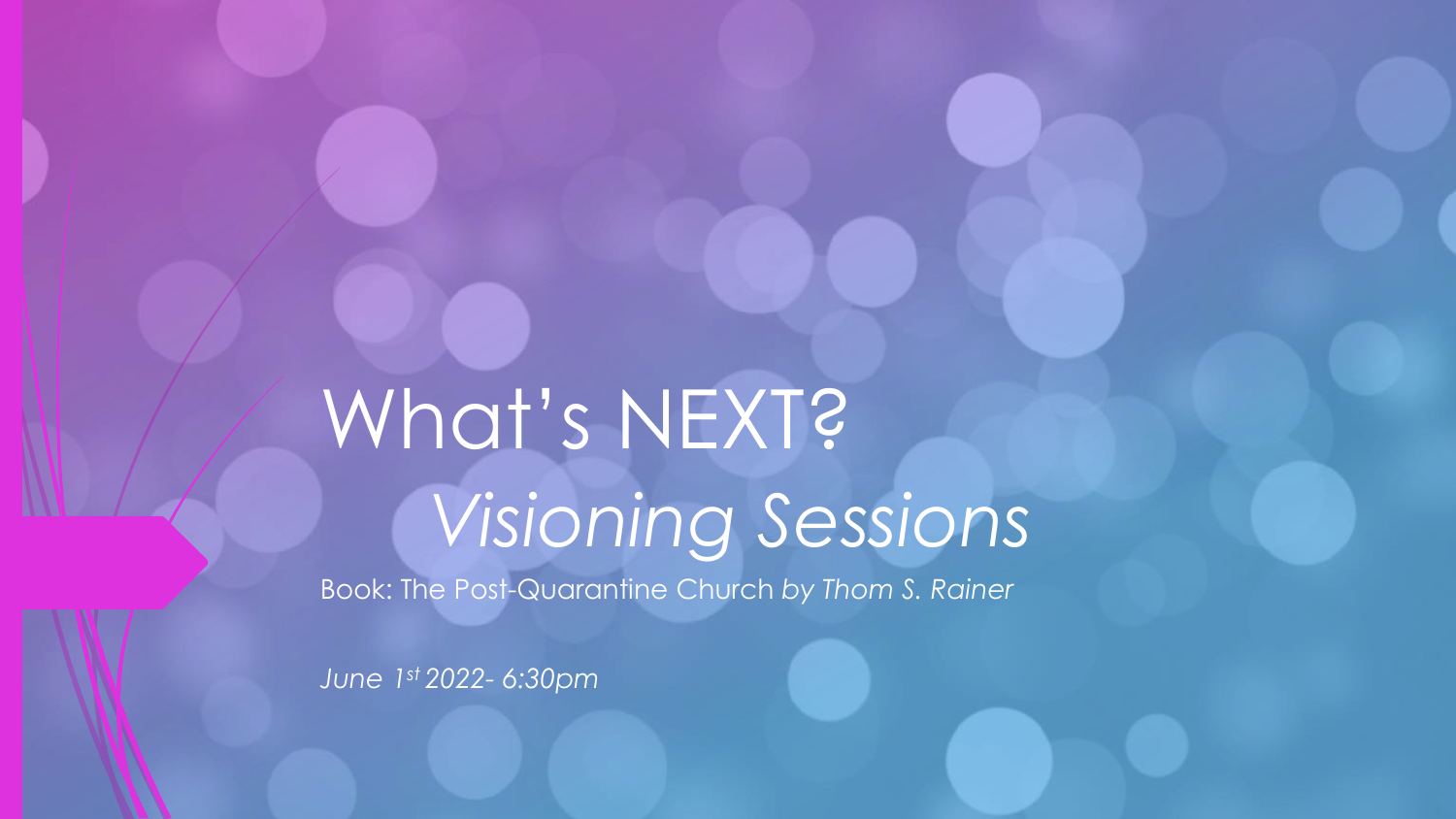#### Recap

 Gather Differently and Better Discussed ideas that could make us unique Tutoring, adult GED classes, yoga, Community Farmers Market ■ Seize You Opportunity to Reach the Digital World Expand Digital Platform and target audiences Reconnect with the Community Near Your Church Adopt homes in the area and help make repairs to them. Church Night Out:

**Police and Fire presence along with food and music**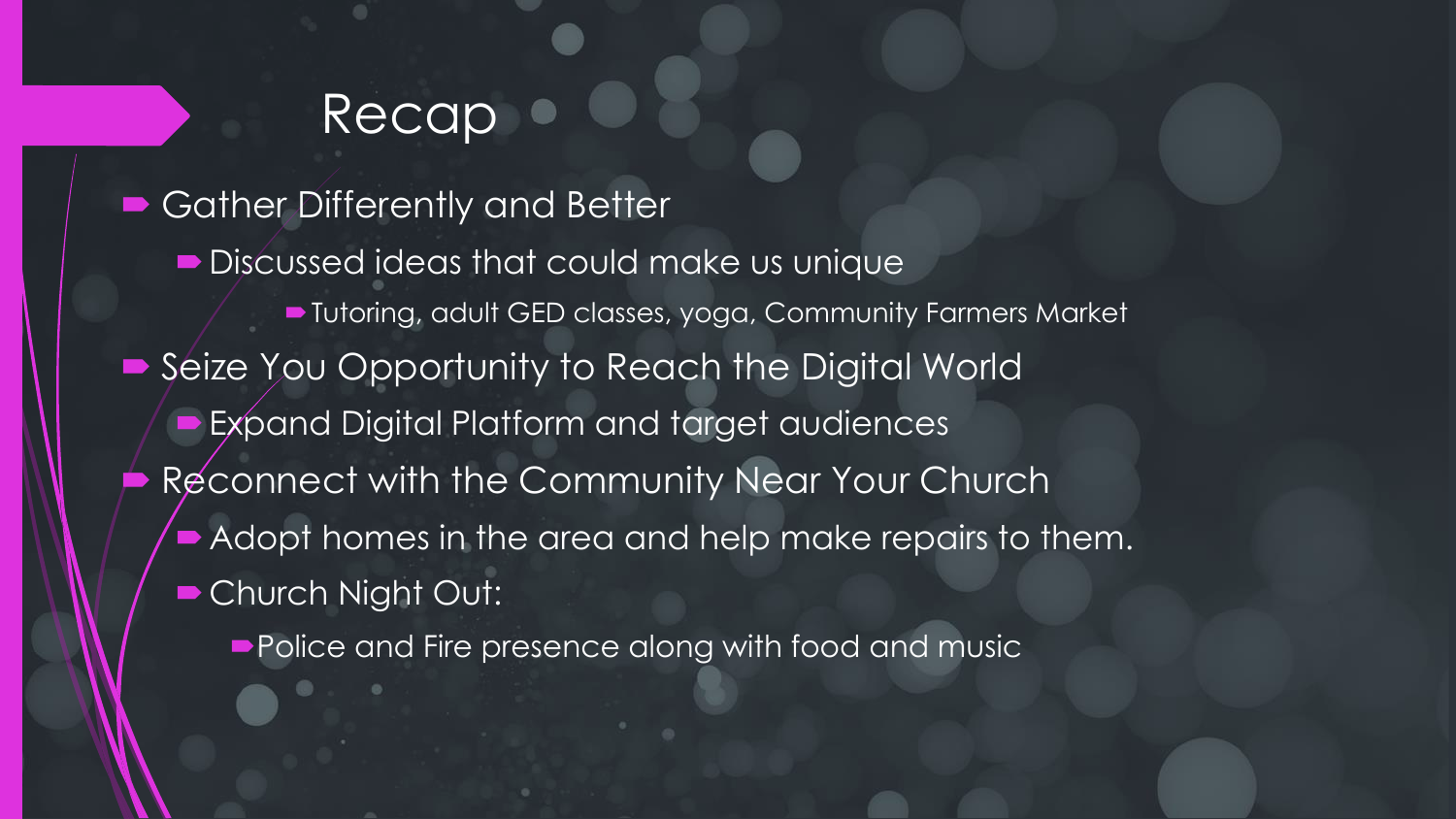### **Proud of:**

1. Continued with the Pastoral search during the pandemic 2. Three diverse leaders in the pulpit and serving St. James 3. Gathered virtually for worship and small group meetings 4. Didn't give up! 5. Message and a Meal continued to deliver meals to people in need.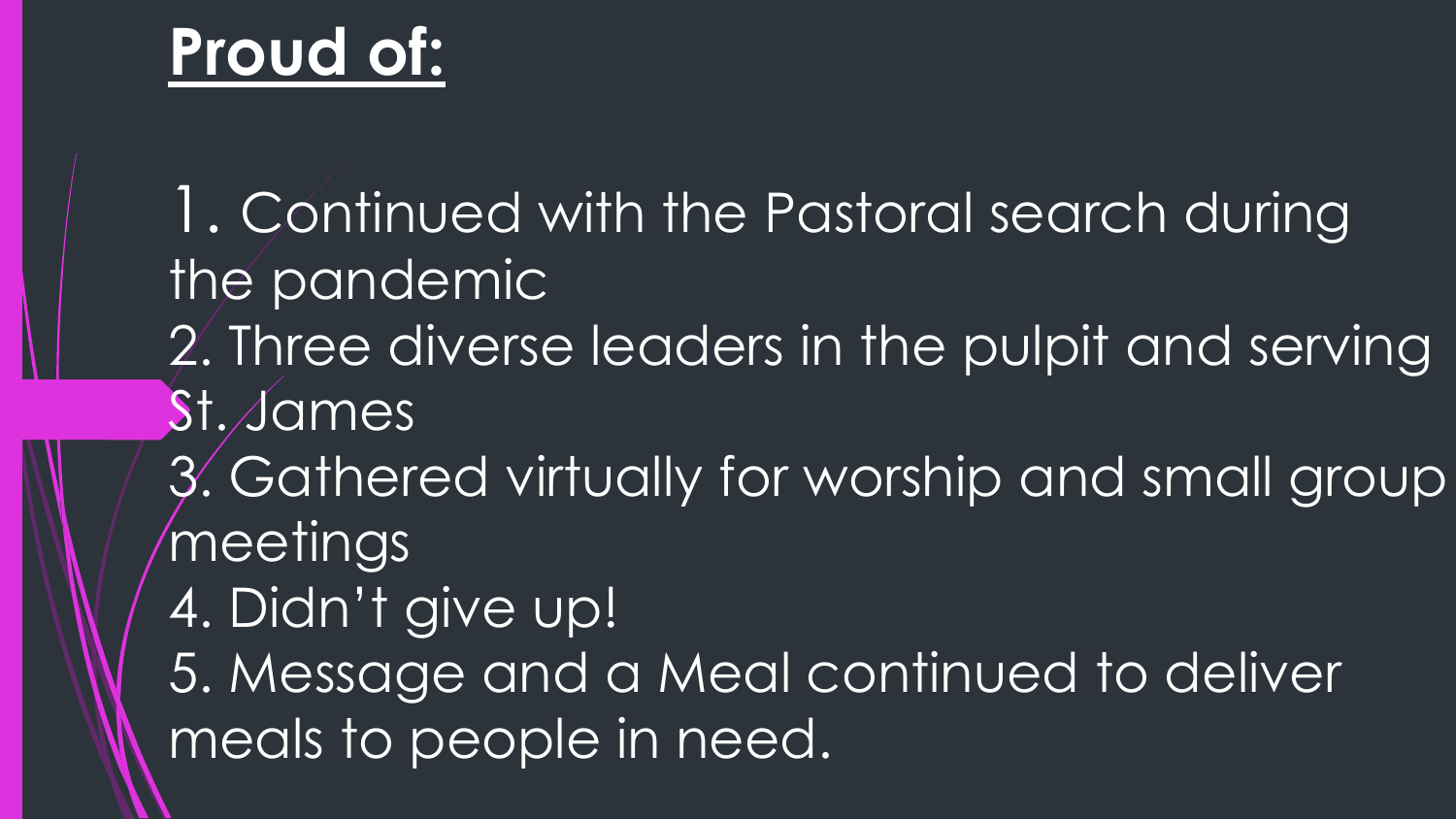# What stuck out to you in Challenge 4?

**Take Prayer to a New and Powerful Level**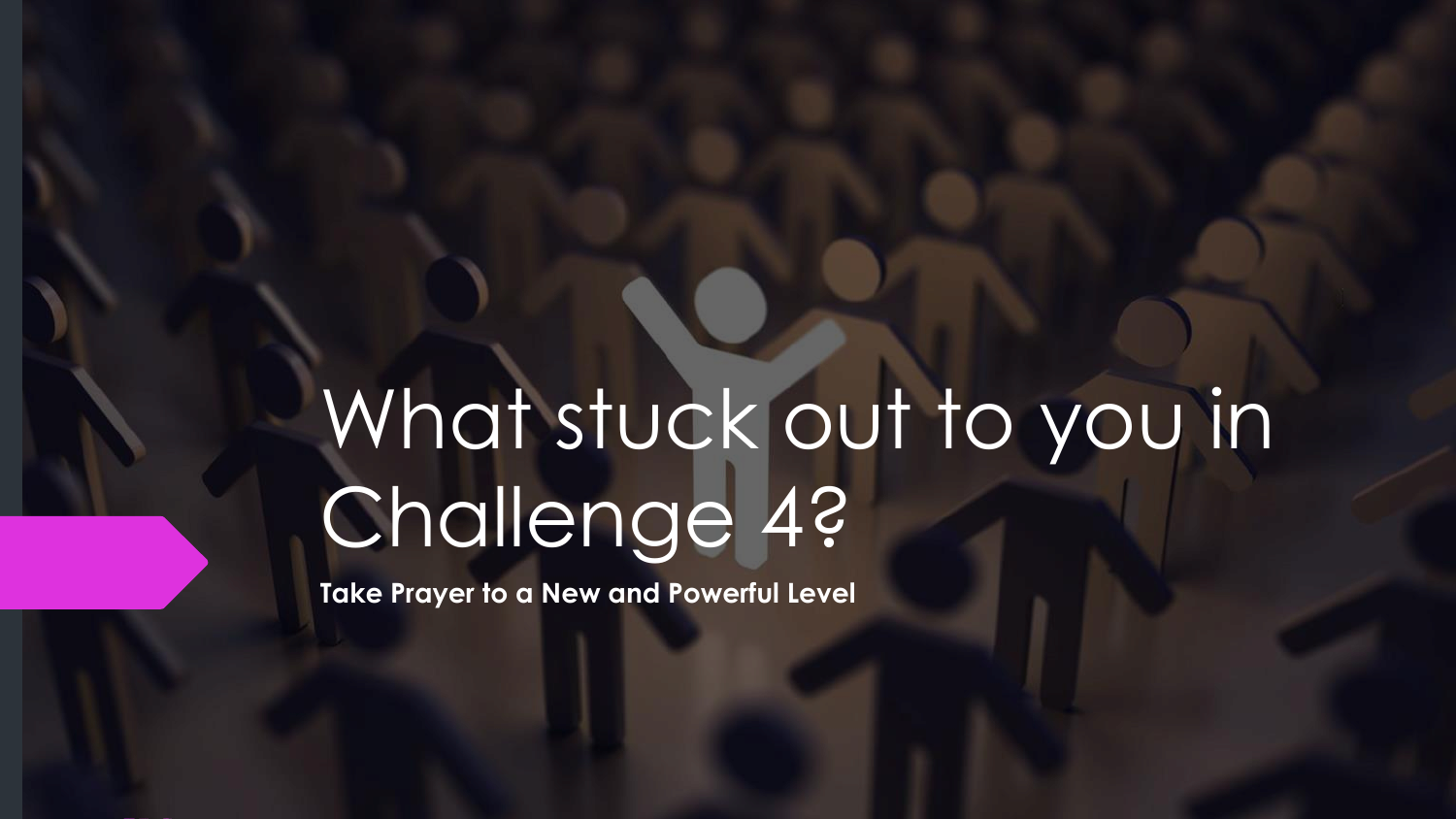"Cognitively, I know prayer is foundational to the health of a church. I know that any efforts of a church without prayer are human -centered and ultimately destined for failure. I know empirically that the healthiest churches are those with a high priority on prayer." pg. 55

- **What do you think about this comment?**
- **Do you agree or disagree?**
- **Why or why not?**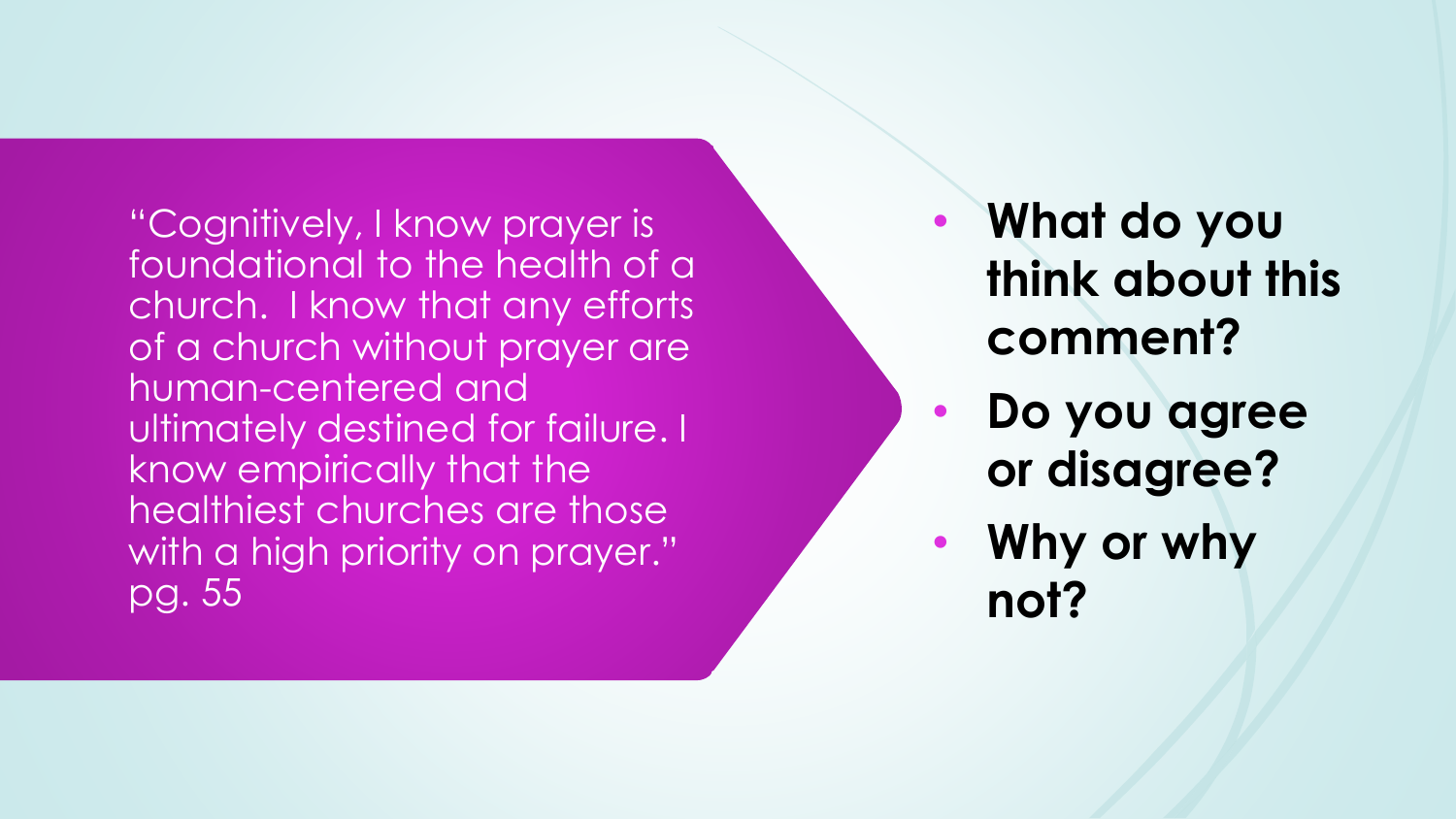#### Power of Prayer (pgs. 57-58)

**Prayer is important.** 

 Not only is prayer important – it was also a unifying force in the church. The believers who gathered for prayer were of one heart and one mind.

 After Pentecost, the Jerusalem church began to take shape. We see the immediate priorities of the nascent congregation in Acts 2:42: "All the believers devoted themselves to the apostles' teaching, and to fellowship, and to sharing in meals (including the Lord's Supper), and to prayer."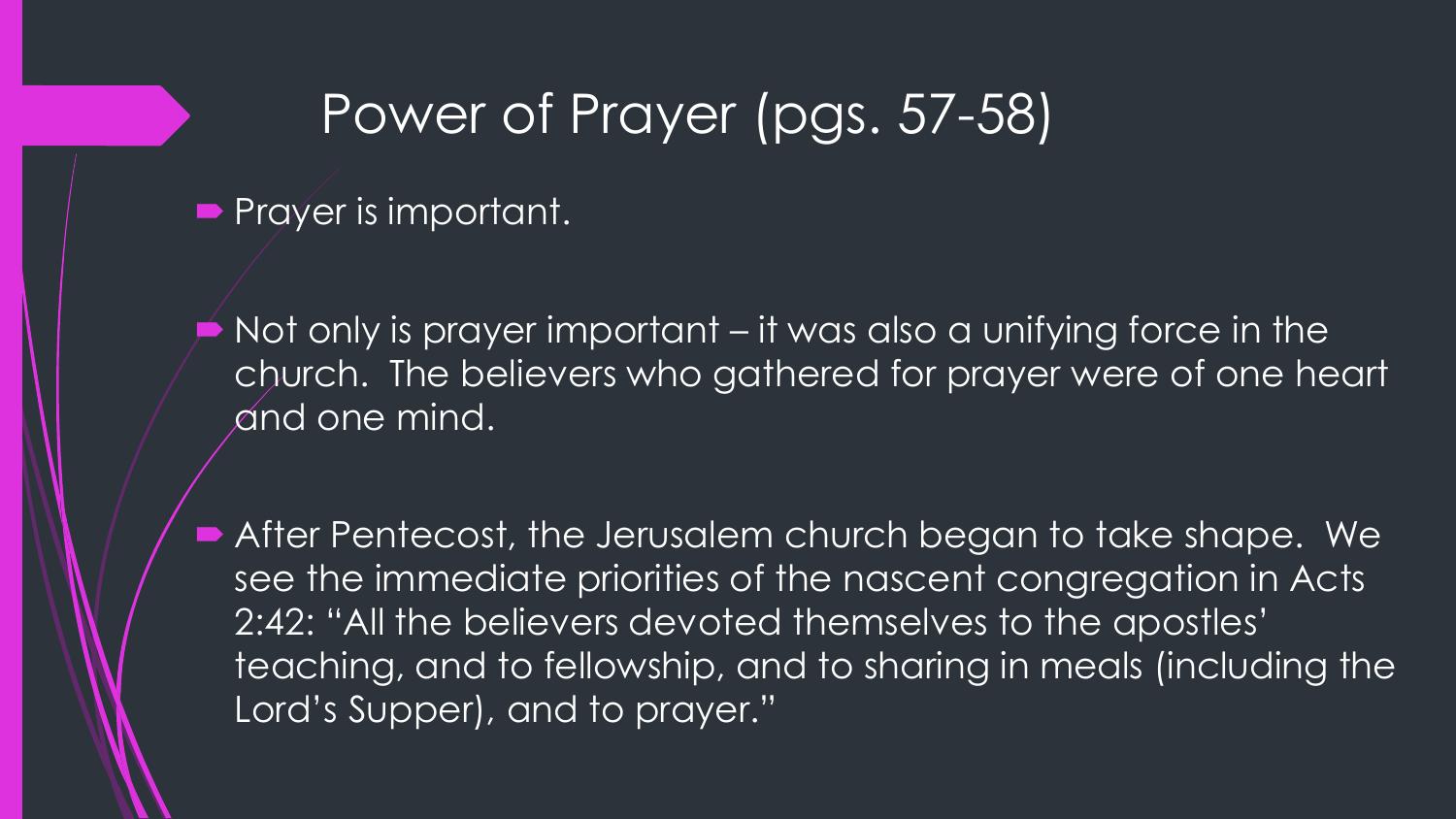

• The power of the congregation would be not human centered; it would be God directed.

■ 2 Priorities: Teaching the Word and concentrating on prayer.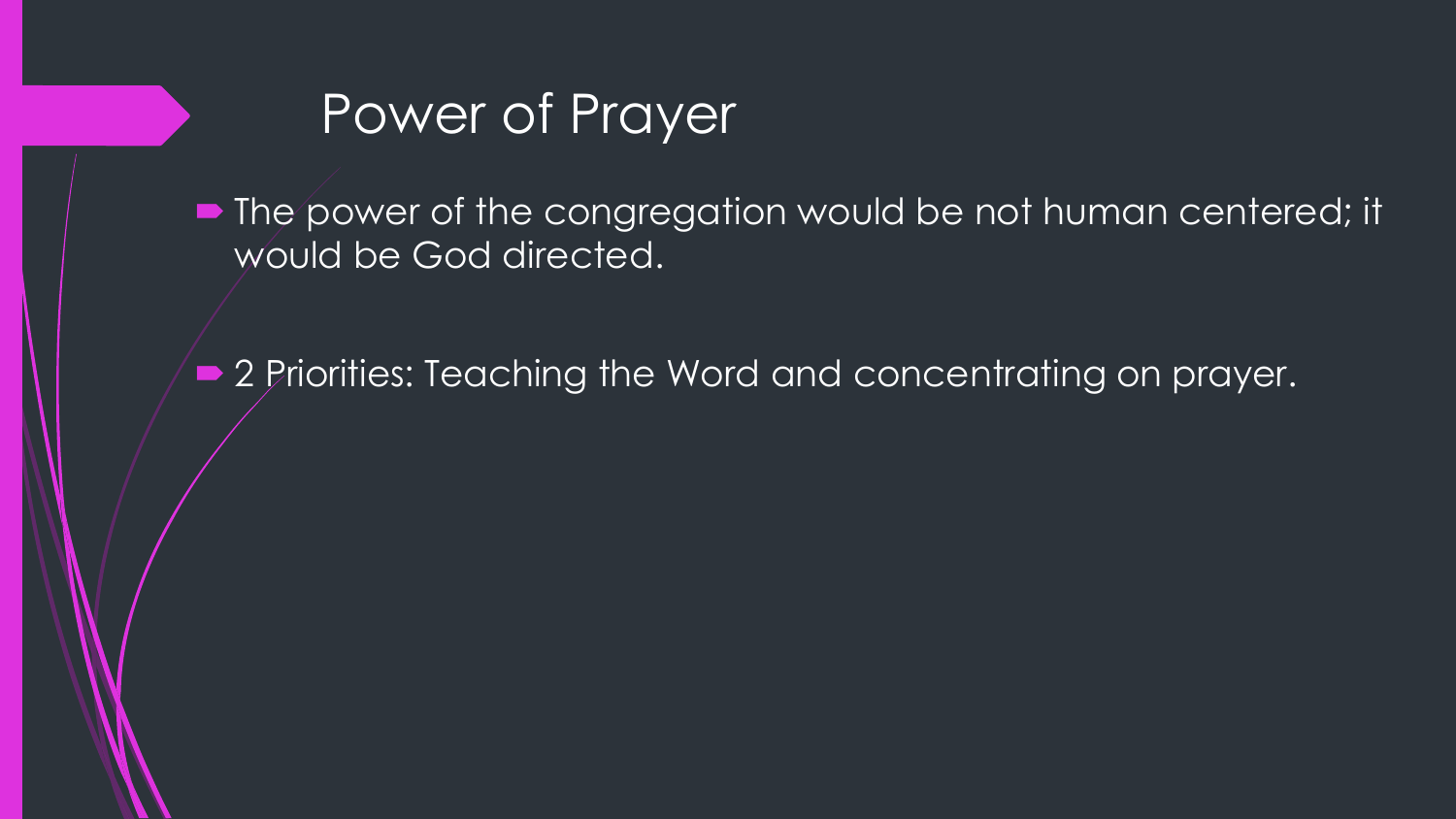**3.) Think about the technologies your church used during the pandemic and the ways those technologies can be used for prayer ministries today.**

## Small Group Discussion- 1

Page 67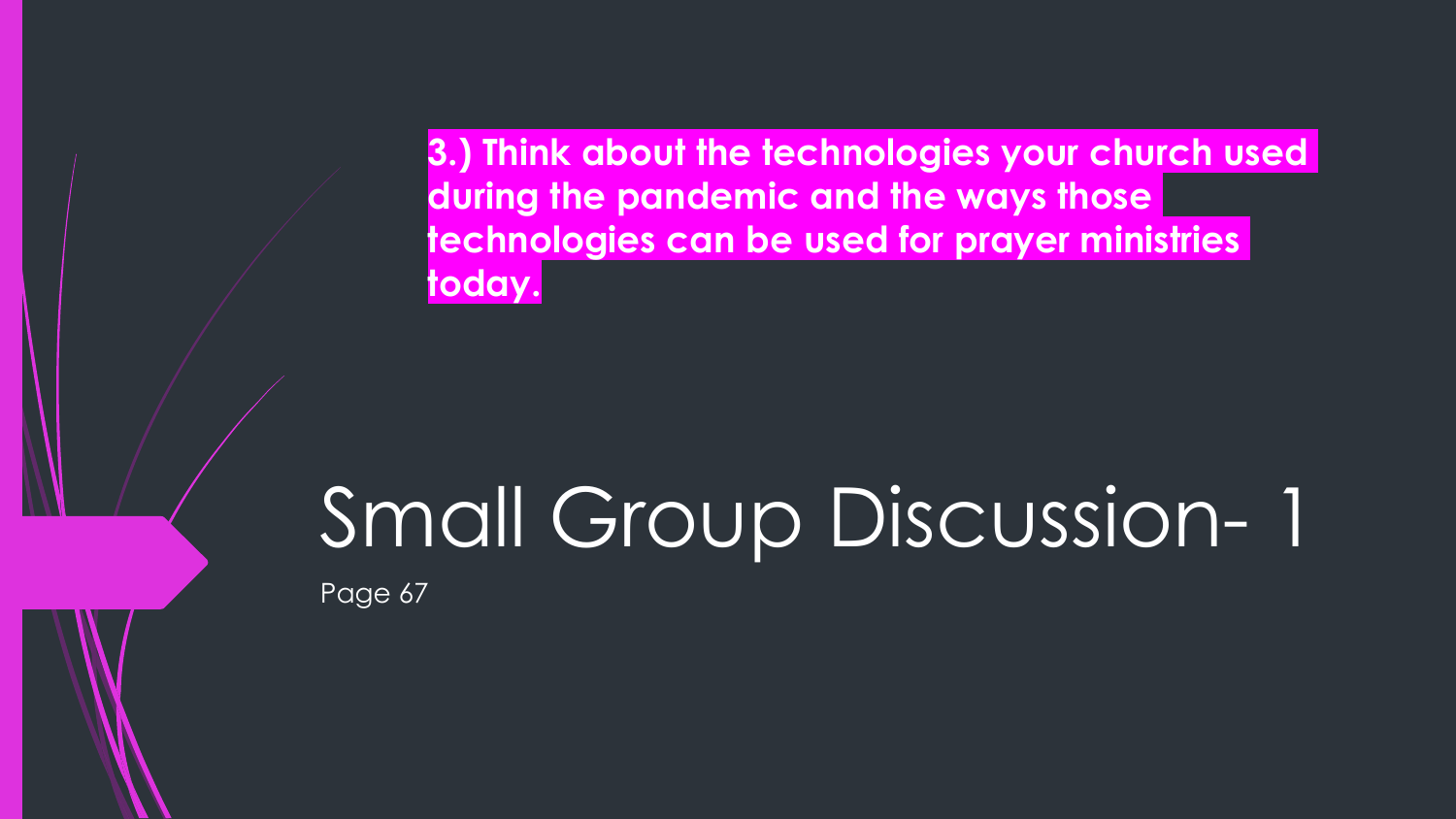#### What stuck out to you in Challenge 5?

**Rethink Your Facilities for Emerging Opportunities**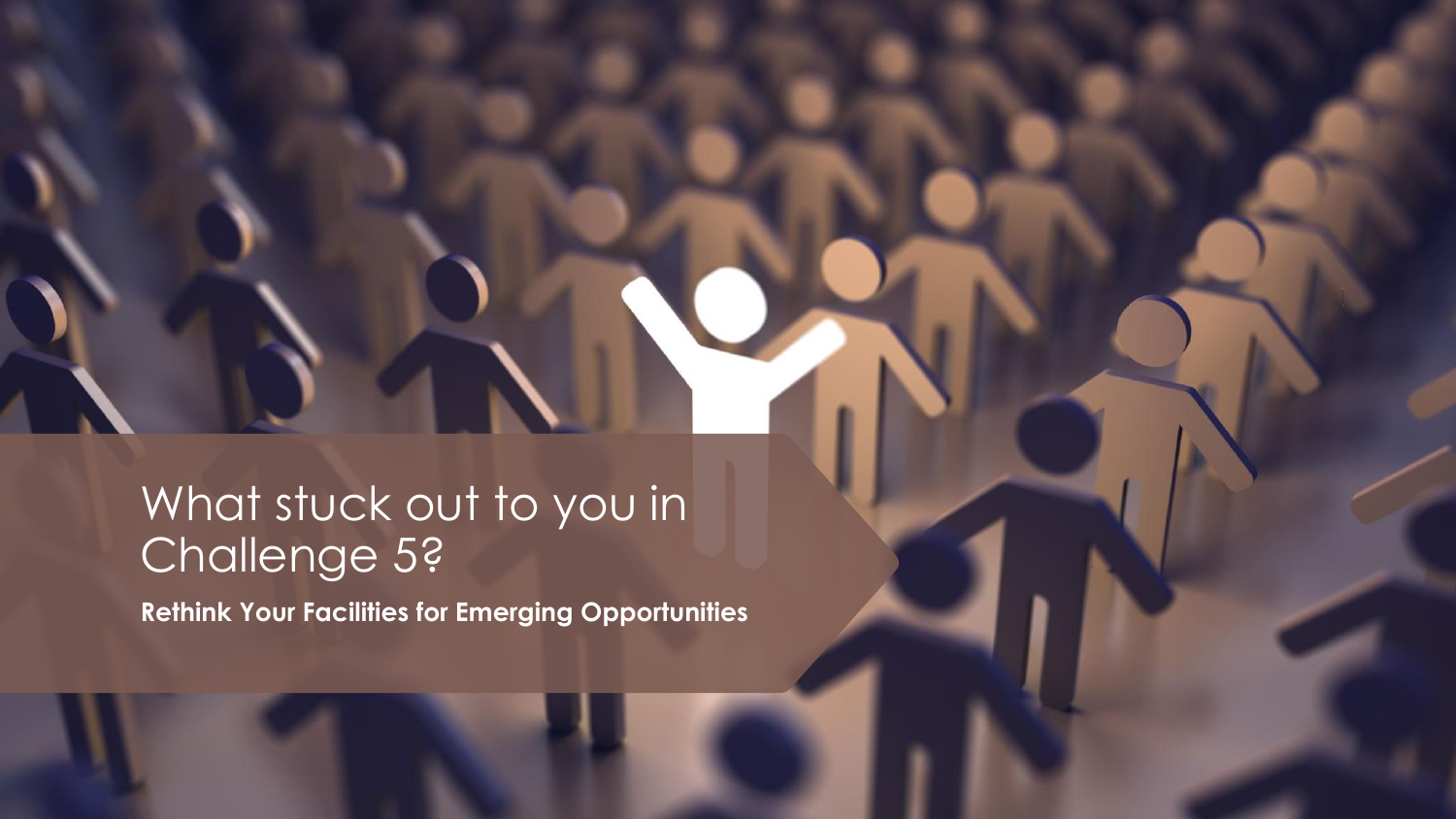See the church building from the perspective of the community rather than their church members.

- **What do you think about this thought or idea?**
- **How do you do this? What will it take?**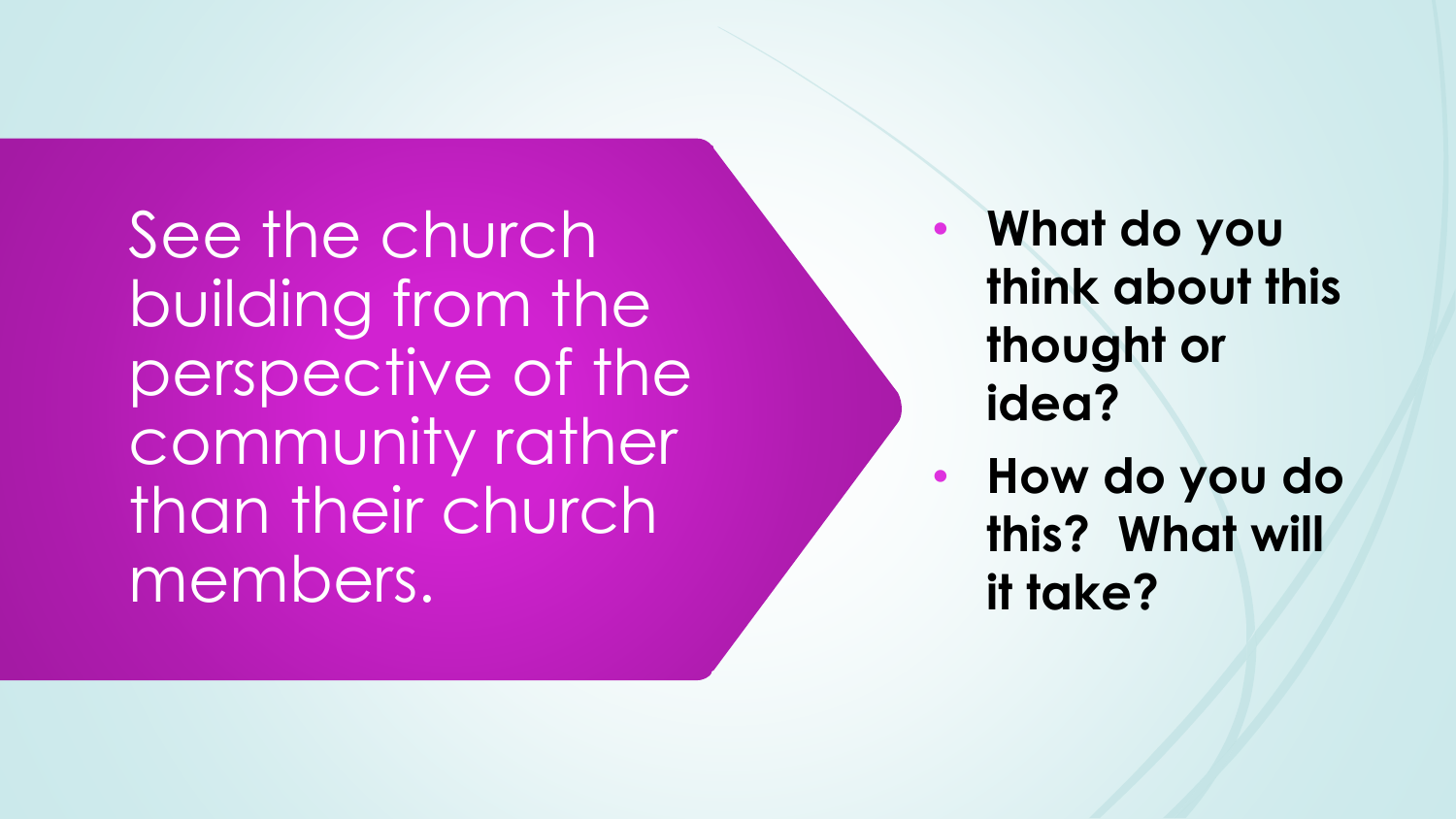2.) Think of ways that your church may partner with another organization in the use of your church facilities.

### Small Group Discussion- 2

Page 82-83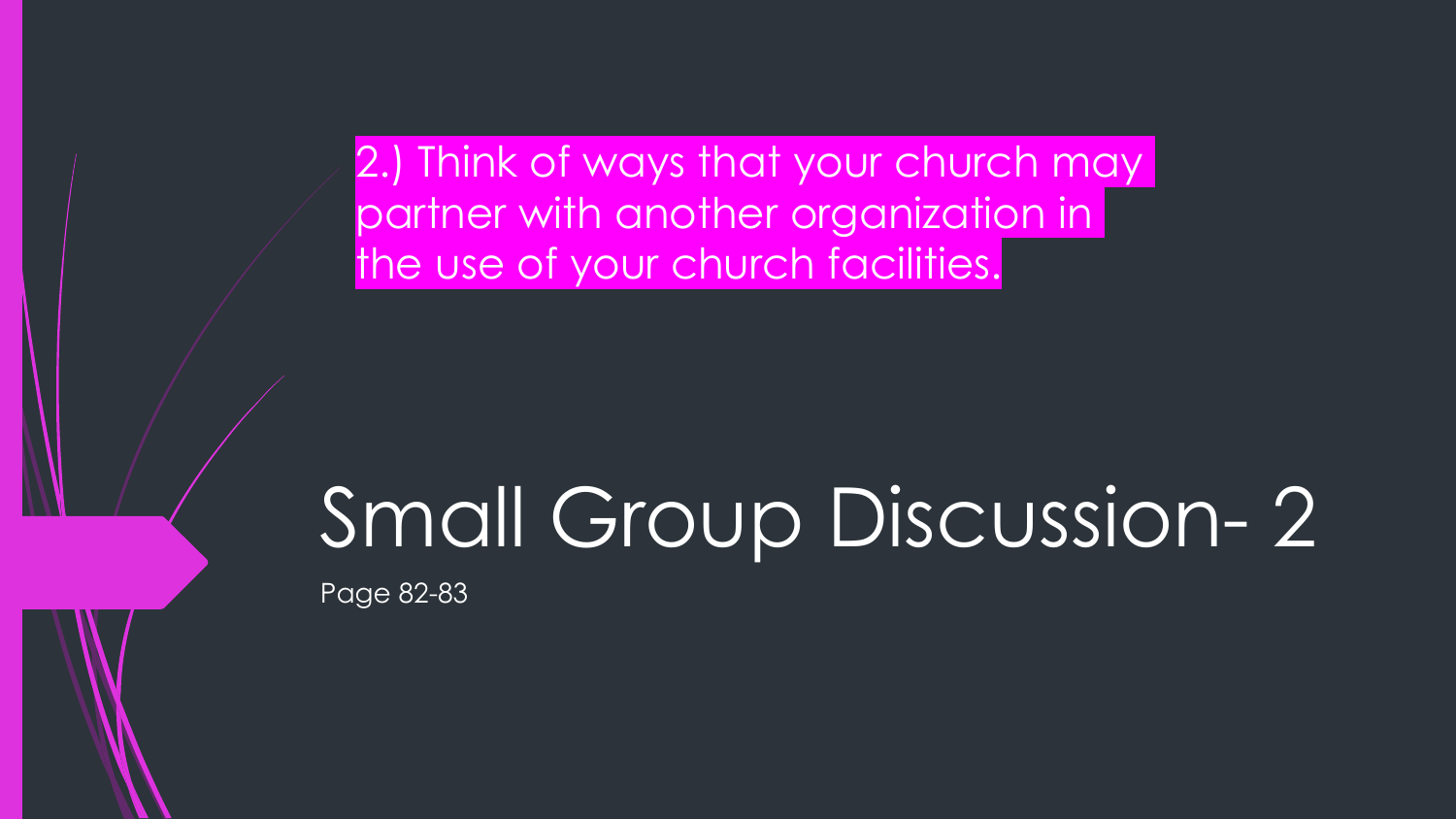"Perhaps the most basic and obvious conclusion to be drawn from the pandemic is that it gave church leaders an opportunity to rethink everything, including the use of their physical facilities. It is an opportunity I call "the blank slate."

*But if church leaders and members don't take this opportunity to rethink everything they've been doing, it will indeed be an opportunity wasted. God may be waiting for you to write a new story for your church on the blank slate God has provided."pg.82*